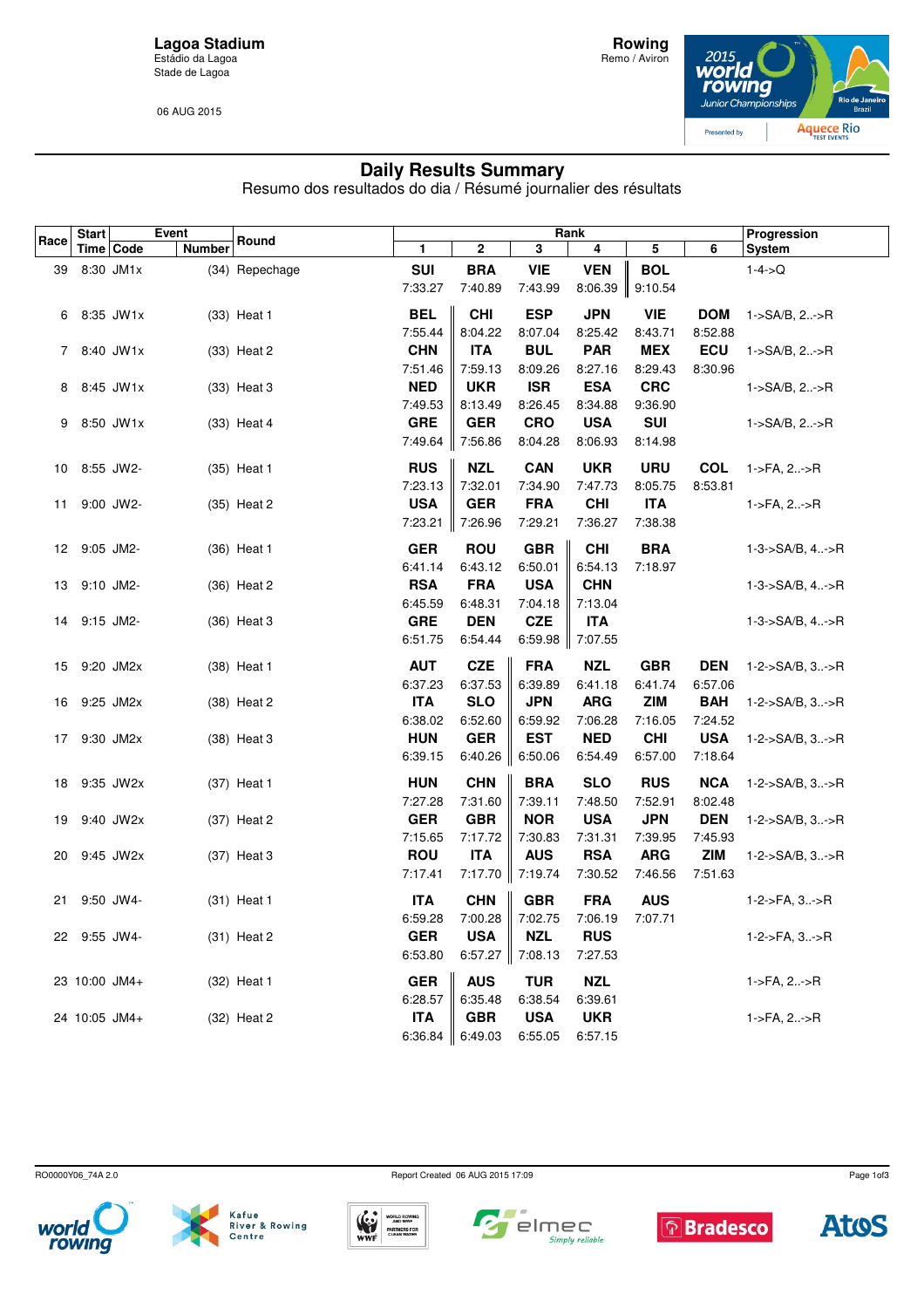**Lagoa Stadium** Estádio da Lagoa Stade de Lagoa

06 AUG 2015



## **Daily Results Summary**

Resumo dos resultados do dia / Résumé journalier des résultats

| Race | <b>Start</b>  | Event         |                     |            |                     | Progression             |            |            |            |                             |
|------|---------------|---------------|---------------------|------------|---------------------|-------------------------|------------|------------|------------|-----------------------------|
|      | Time   Code   | <b>Number</b> | Round               | 1          | 2                   | $\overline{\mathbf{3}}$ | 4          | 5          | 6          | <b>System</b>               |
|      | 25 10:10 JM4- |               | (39) Heat 1         | <b>GER</b> | <b>USA</b>          | <b>ESP</b>              | <b>BUL</b> | <b>DEN</b> | <b>CHN</b> | 1-2->SA/B, 3->R             |
|      |               |               |                     | 6:20.68    | 6:23.00             | 6:24.77                 | 6:30.54    | 6:30.70    | 6:39.97    |                             |
|      | 26 10:15 JM4- |               | (39) Heat 2         | <b>ROU</b> | <b>SUI</b>          | <b>AUS</b>              | <b>ARG</b> | <b>PUR</b> |            | 1-2->SA/B, 3->R             |
|      |               |               |                     | 6:20.07    | 6:21.46             | 6:31.59                 | 6:44.00    | 6:59.10    |            |                             |
|      | 27 10:20 JM4- |               | (39) Heat 3         | <b>GRE</b> | <b>GBR</b>          | <b>SRB</b>              | <b>AUT</b> | <b>CAN</b> |            | $1 - 2 - S A/B$ , $3 - S R$ |
|      |               |               |                     | 6:12.64    | 6:15.61 $\parallel$ | 6:19.49                 | 6:23.48    | 6:24.20    |            |                             |
|      | 28 10:25 JW4x |               | $(40)$ Heat 1       | <b>GBR</b> | <b>FRA</b>          | <b>USA</b>              | <b>SUI</b> | <b>DEN</b> |            | $1 - 3 - S A/B$ , $4 - S R$ |
|      |               |               |                     | 6:41.93    | 6:46.54             | 6:47.06                 | 6:50.29    | 6:59.62    |            |                             |
|      | 29 10:30 JW4x |               | (40) Heat 2         | <b>GER</b> | <b>ROU</b>          | <b>RUS</b>              | <b>JPN</b> |            |            | 1-3->SA/B, 4->R             |
|      |               |               |                     | 6:50.24    | 6:56.06             | 7:03.00                 | 7:22.72    |            |            |                             |
|      | 30 10:35 JW4x |               | (40) Heat 3         | <b>CAN</b> | <b>NZL</b>          | <b>ARG</b>              | <b>BRA</b> |            |            | $1 - 3 - S A/B$ , $4 - S R$ |
|      |               |               |                     | 6:49.88    | 6:52.40             | 7:08.75                 | 7:24.27    |            |            |                             |
|      | 31 10:40 JM4x |               | (41) Heat 1         | <b>GBR</b> | <b>POL</b>          | <b>ITA</b>              | <b>HUN</b> | <b>CRO</b> |            | 1-2->SA/B, 3->R             |
|      |               |               |                     | 5:56.93    | 6:00.18             | 6:03.35                 | 6:13.08    | 6:33.02    |            |                             |
|      | 32 10:45 JM4x |               | (41) Heat 2         | <b>BRA</b> | <b>RUS</b>          | <b>MEX</b>              | <b>USA</b> | <b>DEN</b> |            | $1 - 2 - S A/B$ , $3 - S R$ |
|      |               |               |                     | 6:01.87    | 6:02.98             | 6:03.49                 | 6:06.51    | 6:10.71    |            |                             |
|      | 33 10:50 JM4x |               | (41) Heat 3         | <b>UKR</b> | <b>NZL</b>          | <b>TUR</b>              | <b>ARG</b> | <b>PAR</b> |            | 1-2->SA/B, 3->R             |
|      |               |               |                     | 5:56.32    | 6:00.98             | 6:16.28                 | 6:18.11    | 6:25.49    |            |                             |
|      | 34 10:55 JM4x |               | $(41)$ Heat 4       | <b>GER</b> | <b>CAN</b>          | <b>CHN</b>              | <b>URU</b> | <b>JPN</b> |            | 1-2->SA/B, 3->R             |
|      |               |               |                     | 6:03.91    | 6:06.22             | 6:22.30                 | 6:24.93    | 6:33.77    |            |                             |
|      | 35 11:00 JW8+ |               | (42) Heat 1         | <b>USA</b> | <b>ITA</b>          | <b>NED</b>              | <b>AUS</b> |            |            | $1 - 5F$ , $2. - 5R$        |
|      |               |               |                     | 6:27.01    | 6:30.06             | 6:31.35                 | 6:31.62    |            |            |                             |
|      | 36 11:05 JW8+ |               | (42) Heat 2         | <b>GER</b> | <b>CHN</b>          | <b>ROU</b>              |            |            |            | $1 - F, 2 - F$              |
|      |               |               |                     | 6:24.04    | 6:39.99             | 9:15.06                 |            |            |            |                             |
|      | 37 11:10 JM8+ |               | (43) Heat 1         | <b>GER</b> | <b>NED</b>          | <b>GBR</b>              | <b>BRA</b> |            |            | $1 - F$ , $2 - F$           |
|      |               |               |                     | 5:40.58    | 5:44.07             | 5:44.64                 | 6:20.17    |            |            |                             |
|      | 38 11:15 JM8+ |               | (43) Heat 2         | <b>ITA</b> | <b>USA</b>          | <b>RUS</b>              |            |            |            | $1 - 5F$ , $2. - 5R$        |
|      |               |               |                     | 5:44.89    | 5:45.28             | 6:16.49                 |            |            |            |                             |
|      | 40 15:00 JM1x |               | (34) Quarterfinal 1 | <b>ITA</b> | <b>LTU</b>          | <b>CZE</b>              | <b>ZIM</b> | <b>TUR</b> | VIE        | 1-3->SA/B, 4->SC/D          |
|      |               |               |                     | 7:16.57    | 7:25.50             | 7:38.21                 | 7:45.24    | 7:45.99    | 8:04.92    |                             |
|      | 41 15:05 JM1x |               | (34) Quarterfinal 2 | <b>GER</b> | <b>HUN</b>          | <b>NZL</b>              | <b>NOR</b> | <b>URU</b> | <b>SUI</b> | 1-3->SA/B, 4->SC/D          |
|      |               |               |                     | 7:19.09    | 7:22.04             | 7:23.23                 | 7:24.36    | 7:39.24    | 7:44.44    |                             |
|      | 42 15:10 JM1x |               | (34) Quarterfinal 3 | <b>MEX</b> | <b>AUS</b>          | <b>UKR</b>              | <b>CRO</b> | <b>TUN</b> | <b>VEN</b> | 1-3->SA/B, 4->SC/D          |
|      |               |               |                     | 7:27.40    | 7:32.39             | 7:33.48                 | 7:35.85    | 7:49.42    | 7:59.55    |                             |
|      | 43 15:15 JM1x |               | (34) Quarterfinal 4 | <b>USA</b> | <b>BEL</b>          | <b>PER</b>              | <b>SWE</b> | <b>SLO</b> | <b>BRA</b> | 1-3->SA/B, 4->SC/D          |
|      |               |               |                     | 7:33.08    | 7:33.96             | 7:34.74                 | 7:45.57    | 7:59.01    | 8:17.20    |                             |
|      | 44 15:20 JW1x |               | (33) Repechage 1    | <b>BUL</b> | <b>CHI</b>          | <b>SUI</b>              | <b>ESA</b> | <b>DOM</b> |            | 1-2->SA/B, 3->SC/D          |
|      |               |               |                     | 8:19.27    | 8:25.15             | 8:30.09                 | 8:48.15    | 9:32.40    |            |                             |
|      | 45 15:25 JW1x |               | (33) Repechage 2    | <b>ITA</b> | <b>USA</b>          | <b>ISR</b>              | ECU        | <b>VIE</b> |            | 1-2->SA/B, 3->SC/D          |
|      |               |               |                     | 8:24.59    | 8:26.09             | 8:47.14                 | 8:52.65    | 9:20.37    |            |                             |
|      | 46 15:30 JW1x |               | (33) Repechage 3    | <b>CRO</b> | <b>JPN</b>          | <b>UKR</b>              | <b>MEX</b> |            |            | 1-2->SA/B, 3->SC/D          |
|      |               |               |                     | 8:21.75    | 8:27.26             | 8:44.52                 | 8:54.09    |            |            |                             |
|      | 47 15:35 JW1x |               | (33) Repechage 4    | <b>GER</b> | <b>ESP</b>          | <b>PAR</b>              | <b>CRC</b> |            |            | 1-2->SA/B, 3->SC/D          |
|      |               |               |                     | 8:24.44    | 8:41.64             | 9:02.10                 | 9:49.28    |            |            |                             |

RO0000Y06\_74A 2.0 RO0000Y06\_74A 2.0



Kafue<br>River & Rowing<br>Centre









Page 2of3